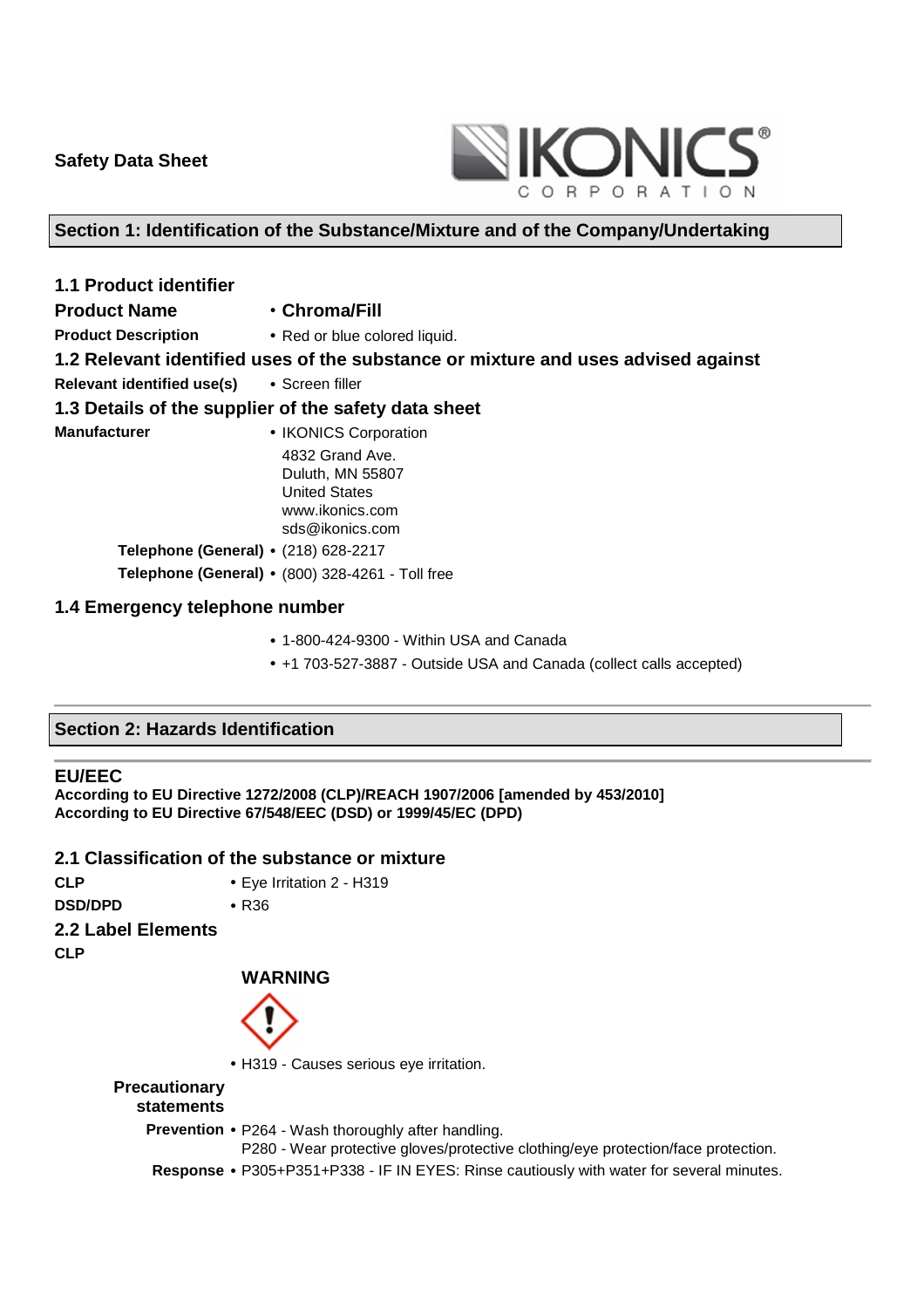Remove contact lenses, if present and easy to do. Continue rinsing. P337+P313 - If eye irritation persists: Get medical advice/attention.

**Storage/Disposal** • P501 - Dispose of content and/or container in accordance with local, regional, national, and/or international regulations.

#### **DSD/DPD**



**Risk phrases** • R36 - Irritating to eyes.

**Safety phrases** • S26 - In case of contact with eyes, rinse immediately with plenty of water and seek medical advice.

#### **2.3 Other Hazards**

**CLP** • No data available.

**DSD/DPD** • No data available.

# **UN GHS According to Third Revised Edition**

### **2.1 Classification of the substance or mixture**

| v.<br>۰. | × |
|----------|---|
|          |   |

**S** • Eye Irritation 2A - H319

- **2.2 Label elements**
- **UN GHS**

# **WARNING**



• H319 - Causes serious eye irritation.

| <b>Precautionary</b><br>statements |                                                                                                                                                                                                                                          |
|------------------------------------|------------------------------------------------------------------------------------------------------------------------------------------------------------------------------------------------------------------------------------------|
|                                    | <b>Prevention •</b> P264 - Wash thoroughly after handling.<br>P280 - Wear protective gloves/protective clothing/eye protection/face protection.                                                                                          |
|                                    | Response • P305+P351+P338 - IF IN EYES: Rinse cautiously with water for several minutes.<br>Remove contact lenses, if present and easy to do. Continue rinsing.<br>P337+P313 - If eye irritation persists: Get medical advice/attention. |
|                                    | Storage/Disposal • P501 - Dispose of content and/or container in accordance with local, regional, national,<br>and/or international regulations.                                                                                         |
| 2.3 Other hazards                  |                                                                                                                                                                                                                                          |
| UN GHS                             | • No data available.                                                                                                                                                                                                                     |

#### **United States (US) According to OSHA 29 CFR 1910.1200 HCS**

# **2.1 Classification of the substance or mixture**

| <b>OSHA HCS</b>    | $\bullet$ Irritant   |
|--------------------|----------------------|
| 2.2 Label elements |                      |
| <b>OSHA HCS</b>    | $\bullet$ Irritant   |
| 2.3 Other hazards  |                      |
| <b>OSHA HCS</b>    | • No data available. |
|                    |                      |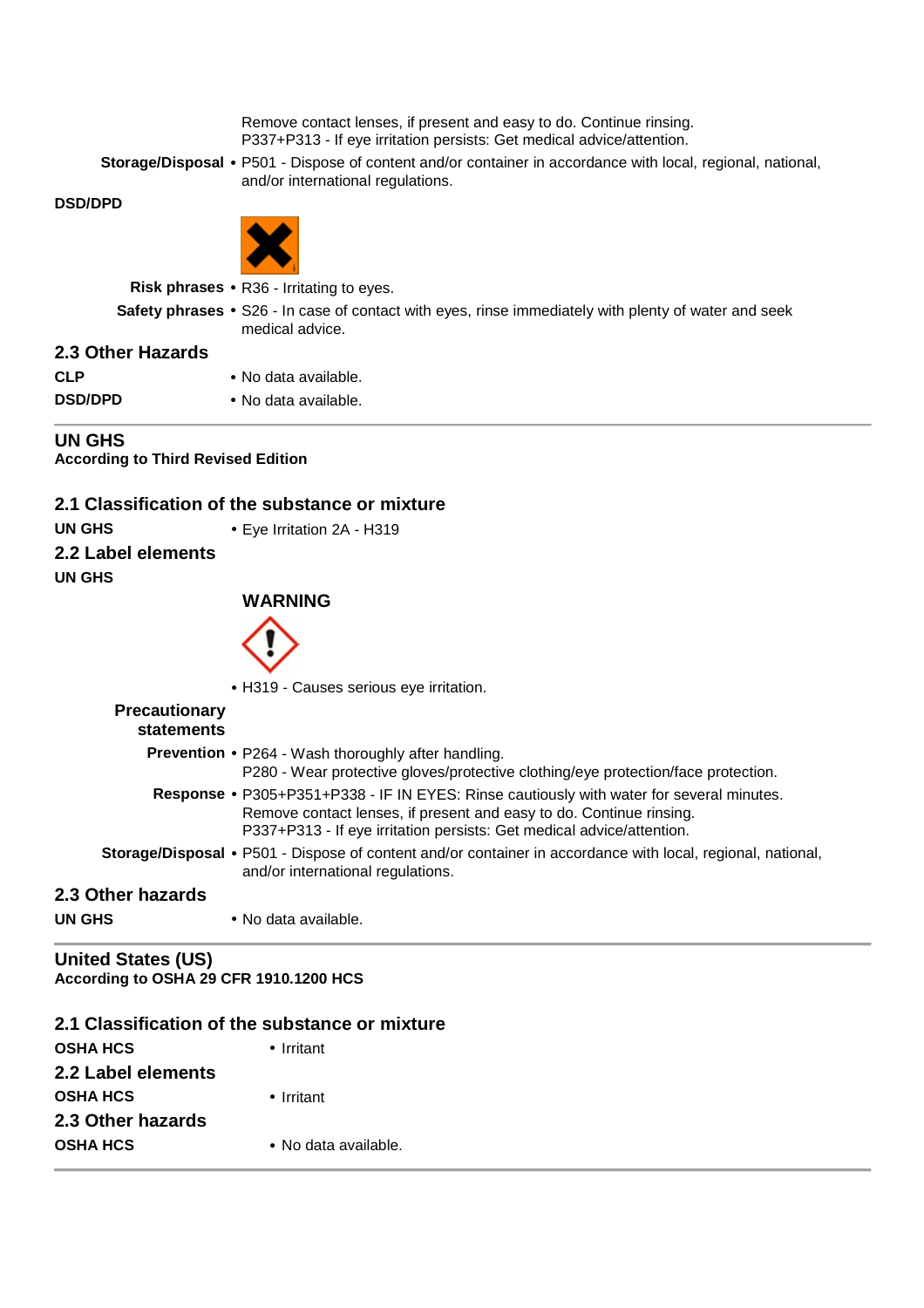## **Canada According to WHMIS**

# **2.1 Classification of the substance or mixture**

**WHMIS** • Other Toxic Effects - D2B **2.2 Label elements WHMIS** 



• Other Toxic Effects - D2B

**2.3 Other hazards**

**WHMIS** • No data available.

# **2.4 Other information**



**Key to abbreviations**

= See Section 16 for full text of R and S phrases.

# **Section 3 - Composition/Information on Ingredients**

### **3.1 Substances**

### **3.2 Mixtures**

|                                    | <b>Hazardous Components</b>                                                           |           |                                                                                                                                  |                                                                                                                                                                                                                                                                                                        |                 |  |
|------------------------------------|---------------------------------------------------------------------------------------|-----------|----------------------------------------------------------------------------------------------------------------------------------|--------------------------------------------------------------------------------------------------------------------------------------------------------------------------------------------------------------------------------------------------------------------------------------------------------|-----------------|--|
| <b>Chemical Name</b>               | <b>Identifiers</b>                                                                    | %(weight) | <b>LD50/LC50</b>                                                                                                                 | <b>Classifications According to</b><br><b>Requlation/Directive</b>                                                                                                                                                                                                                                     | <b>Comments</b> |  |
| <i><b>Isopropyl</b></i><br>alcohol | CAS:67-63-0<br>EC Number:200-<br>661-7<br><b>UN:UN1219</b><br><b>EINECS: 200-661-</b> | 7%        | Inhalation-Rat LC50 ·<br>$16000$ ppm $8$ Hour(s)<br>Skin-Rabbit LD50 · 12800<br>mg/kg<br>Ingestion/Oral-Rat LD50 ·<br>5000 mg/kg | <b>OSHA: Flam. Lig.: Irrit.</b><br><b>WHMIS: Flam. Lig. - B2; Other Toxic</b><br>Effects - D2B<br><b>UN GHS: Flam. Lig. 2: Eye Irrit. 2A:</b><br>STOT SE 3: Narc.<br><b>EU DSD/DPD:</b> Highly Flammable(F);<br>Irritant(Xi); R11; R36; R67<br>EU CLP: Flam. Lig. 2; Eye Irrit. 2; STOT<br>SE 3: Narc. |                 |  |

#### **Key to abbreviations**

= See Section 16 for full text of R and S phrases.

See Section 11 for Toxicological Information.

# **Section 4 - First Aid Measures**

### **4.1 Description of first aid measures**

**Inhalation** • IF INHALED: If breathing is difficult, remove victim to fresh air and keep at rest in a position comfortable for breathing. If not breathing, give artificial respiration. Call 911 or emergency medical service.

**Skin** • IF ON SKIN: Wash with plenty of soap and water. If skin irritation occurs: Get medical advice/attention.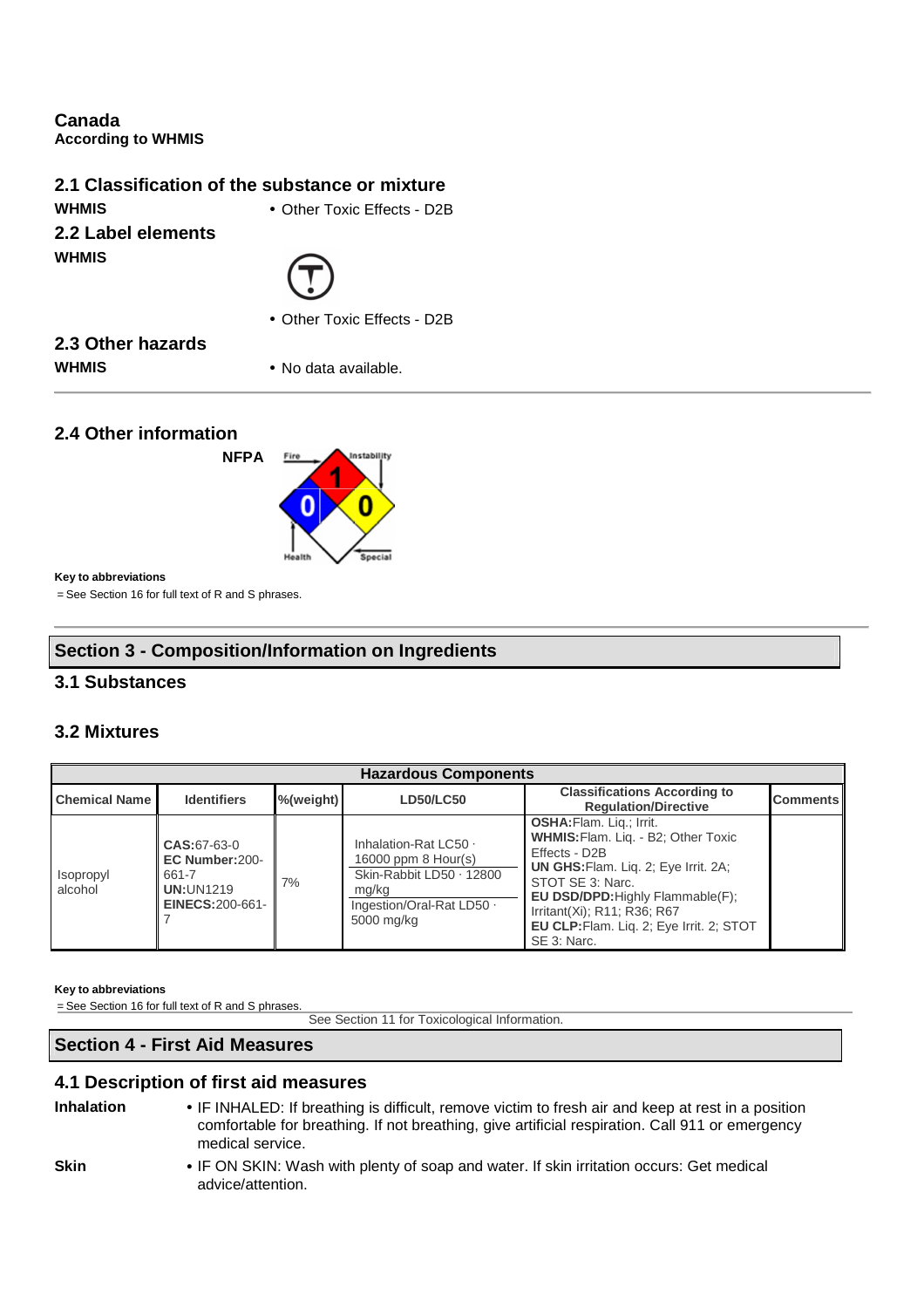- 
- **Eye**  IF IN EYES: Rinse cautiously with water for several minutes. Remove contact lenses, if present and easy to do. Continue rinsing. If eye irritation persists: Get medical advice/attention.
- 
- **Ingestion**  If swallowed, do NOT induce vomiting unless directed to do so by medical personnel. Rinse mouth. Never give anything by mouth to an unconscious person. If large quantities are swallowed, call a physician immediately.

# **4.2 Most important symptoms and effects, both acute and delayed**

• Refer to Section 11 - Toxicological Information.

# **4.3 Indication of any immediate medical attention and special treatment needed**

- **Notes to**  • No data available.
- **Physician Antidotes** • No data available.

# **Section 5 - Firefighting Measures**

### **5.1 Extinguishing media**

| <b>Suitable Extinguishing</b><br>Media              | • SMALL FIRES: Dry chemical, CO2, water spray or regular foam.<br>LARGE FIRE: Water spray, fog or regular foam.                                                                                                                                                                                                                                                                                   |  |  |  |
|-----------------------------------------------------|---------------------------------------------------------------------------------------------------------------------------------------------------------------------------------------------------------------------------------------------------------------------------------------------------------------------------------------------------------------------------------------------------|--|--|--|
| <b>Unsuitable</b><br><b>Extinguishing Media</b>     | • No data available.                                                                                                                                                                                                                                                                                                                                                                              |  |  |  |
|                                                     | Firefighting Procedures • Fire fighters should wear complete protective clothing including self-contained breathing<br>apparatus.<br>Keep unauthorized personnel away.<br>Ventilate closed spaces before entering.<br>LARGE FIRES: Use extinguishing agent suitable for type of surrounding fire.                                                                                                 |  |  |  |
|                                                     | 5.2 Special hazards arising from the substance or mixture                                                                                                                                                                                                                                                                                                                                         |  |  |  |
| <b>Unusual Fire and</b><br><b>Explosion Hazards</b> | • Some of these materials may burn, but none ignite readily.                                                                                                                                                                                                                                                                                                                                      |  |  |  |
| <b>Products</b>                                     | Hazardous Combustion • Products of combustion include: carbon oxides (COx).                                                                                                                                                                                                                                                                                                                       |  |  |  |
| 5.3 Advice for firefighters                         |                                                                                                                                                                                                                                                                                                                                                                                                   |  |  |  |
|                                                     | • Structural firefighters' protective clothing provides limited protection in fire situations<br>ONLY; it is not effective in spill situations where direct contact with the substance is<br>possible.<br>Wear chemical protective clothing that is specifically recommended by the manufacturer.<br>It may provide little or no thermal protection.<br>$\sim$ $\sim$ $\sim$ $\sim$ $\sim$ $\sim$ |  |  |  |

Wear positive pressure self-contained breathing apparatus (SCBA).

### **Section 6 - Accidental Release Measures**

### **6.1 Personal precautions, protective equipment and emergency procedures**

- **Personal Precautions** Do not touch or walk through spilled material. Ventilate enclosed areas.
- **Emergency Procedures**  No emergency procedures are expected to be necessary if material is used under ordinary conditions as recommended. Use normal clean up procedures.

#### **6.2 Environmental precautions**

• LARGE SPILLS: Prevent entry into waterways, sewers, basements or confined areas.

### **6.3 Methods and material for containment and cleaning up**

**Containment/Clean-up Measures**  • Use appropriate Personal Protective Equipment (PPE). Contain and/or absorb spill with inert material (e.g. sand, vermiculite), then place in suitable container.

### **6.4 Reference to other sections**

• Refer to Section 8 - Exposure Controls/Personal Protection and Section 13 - Disposal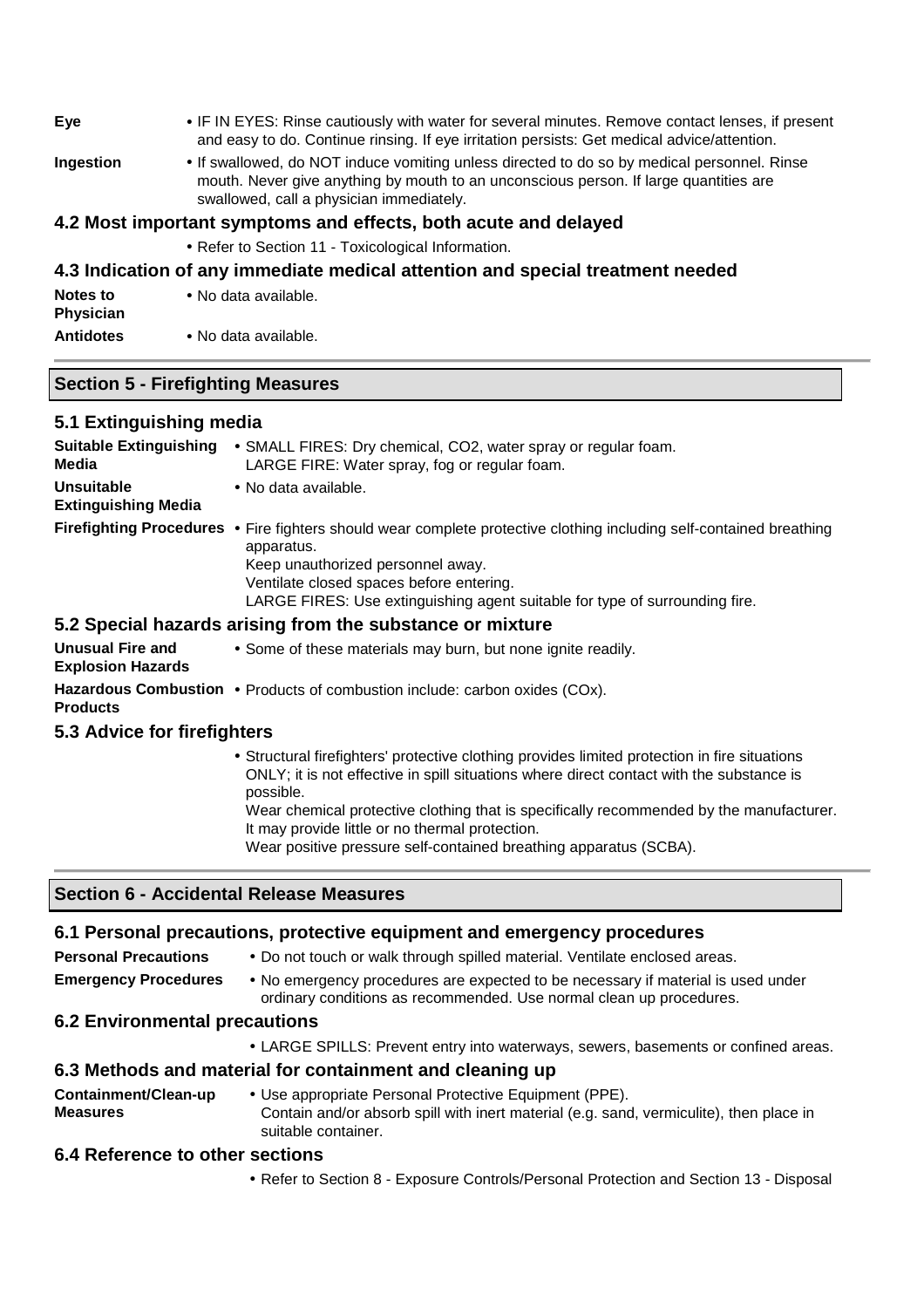Considerations.

# **Section 7 - Handling and Storage**

#### **7.1 Precautions for safe handling**

**Handling** • Use good safety and industrial hygiene practices.

# **7.2 Conditions for safe storage, including any incompatibilities**

- 
- **Storage**  Store away from extreme heat. Do not freeze. Keep container closed when not in use.

# **7.3 Specific end use(s)**

• Refer to Section 1.2 - Relevant identified uses.

# **Section 8 - Exposure Controls/Personal Protection**

### **8.1 Control parameters**

**Exposure Limits/Guidelines** • No data available.

|                                            | <b>Exposure Limits/Guidelines</b> |                                     |                                                    |                                                 |                                       |                                               |
|--------------------------------------------|-----------------------------------|-------------------------------------|----------------------------------------------------|-------------------------------------------------|---------------------------------------|-----------------------------------------------|
|                                            | Result                            | <b>ACGIH</b>                        | Argentina                                          | <b>Australia</b>                                | <b>Belgium</b>                        | <b>Brazil</b>                                 |
| Isopropyl alcohol                          | STELs l                           | 400 ppm STEL                        | 500 ppm STEL<br>[CMP-CPT]                          | 500 ppm STEL;<br>1230 mg/m3 STEL                | 400 ppm STEL;<br>1000 mg/m3 STEL      | Not established                               |
| $(67-63-0)$                                | TWAs                              | 200 ppm TWA                         | 400 ppm TWA<br>[CMP]                               | 400 ppm TWA; 983<br>mg/m3 TWA                   | 200 ppm TWA; 500<br>mg/m3 TWA         | 310 ppm TWA LT;<br>765 mg/m3 TWA LT           |
|                                            |                                   |                                     | <b>Exposure Limits/Guidelines (Con't.)</b>         |                                                 |                                       |                                               |
|                                            | Result                            | Canada Alberta                      | <b>Canada British</b><br>Columbia                  | <b>Canada Manitoba</b>                          | <b>Canada New</b><br><b>Brunswick</b> | <b>Canada Northwest</b><br><b>Territories</b> |
| Isopropyl alcohol                          | <b>STELs</b>                      | 400 ppm STEL; 984<br>mg/m3 STEL     | 400 ppm STEL                                       | 400 ppm STEL                                    | 500 ppm STEL;<br>1230 mg/m3 STEL      | 500 ppm STEL;<br>1228 mg/m3 STEL              |
| $(67-63-0)$                                | <b>TWAs</b>                       | 200 ppm TWA; 492<br>mg/m3 TWA       | 200 ppm TWA<br>200 ppm TWA                         |                                                 | 400 ppm TWA; 983<br>mg/m3 TWA         | 400 ppm TWA; 983<br>mg/m3 TWA                 |
|                                            |                                   |                                     | <b>Exposure Limits/Guidelines (Con't.)</b>         |                                                 |                                       |                                               |
|                                            | <b>Result</b>                     | <b>Canada Nova</b><br><b>Scotia</b> | <b>Canada Nunavut</b>                              | <b>Canada Ontario</b>                           | <b>Canada Quebec</b>                  | Canada<br><b>Saskatchewan</b>                 |
| Isopropyl alcohol                          | STELs l                           | 400 ppm STEL                        | 500 ppm STEL;<br>1228 mg/m3 STEL                   | 400 ppm STEL                                    | 500 ppm STEV;<br>1230 mg/m3 STEV      | 400 ppm STEL                                  |
| $(67-63-0)$                                | <b>TWAs</b>                       | 200 ppm TWA                         | 400 ppm TWA; 983<br>mg/m3 TWA                      | 200 ppm TWA                                     | 400 ppm TWAEV;<br>985 mg/m3 TWAEV     | 200 ppm TWA                                   |
|                                            |                                   |                                     | <b>Exposure Limits/Guidelines (Con't.)</b>         |                                                 |                                       |                                               |
|                                            | Result                            | <b>Canada Yukon</b>                 | <b>Chile</b>                                       | China                                           | <b>Denmark</b>                        | Egypt                                         |
| Isopropyl alcohol<br>$(67-63-0)$           | <b>STELs</b>                      | 500 ppm STEL;<br>1225 mg/m3 STEL    | 500 ppm STEL LPT;<br>1230 mg/m3 STEL<br><b>LPT</b> | 700 mg/m3 STEL                                  | Not established                       | 500 ppm STEL;<br>1230 mg/m3 STEL              |
|                                            | <b>TWAs</b>                       | 400 ppm TWA; 980<br>mg/m3 TWA       | 320 ppm TWA LPP;<br>786 mg/m3 TWA<br>LPP           | 350 mg/m3 TWA                                   | 200 ppm TWA; 490<br>mg/m3 TWA         | Not established                               |
|                                            |                                   |                                     | <b>Exposure Limits/Guidelines (Con't.)</b>         |                                                 |                                       |                                               |
|                                            | <b>Result</b>                     | <b>Finland</b>                      | France                                             | <b>Germany DFG</b>                              | <b>Hong Kong</b>                      | Indonesia                                     |
|                                            | <b>STELs</b>                      | 250 ppm STEL; 620<br>mg/m3 STEL     | 400 ppm STEL<br>[VLCT]; 980 mg/m3<br>STEL [VLCT]   | Not established                                 | 500 ppm STEL;<br>1230 mg/m3 STEL      | Not established                               |
| Isopropyl alcohol                          | <b>TWAs</b>                       | 200 ppm TWA; 500<br>mg/m3 TWA       | Not established                                    | Not established                                 | Not established                       | 400 ppm TWA; 983<br>mg/m3 TWA                 |
| $(67-63-0)$                                |                                   | Ceilings Not established            | Not established                                    | 400 ppm Peak; 1000<br>mg/m3 Peak                | Not established                       | Not established                               |
|                                            | <b>MAKs</b>                       | Not established                     | Not established                                    | 200 ppm TWA MAK;<br>500 mg/m3 TWA<br><b>MAK</b> | Not established                       | Not established                               |
| <b>Exposure Limits/Guidelines (Con't.)</b> |                                   |                                     |                                                    |                                                 |                                       |                                               |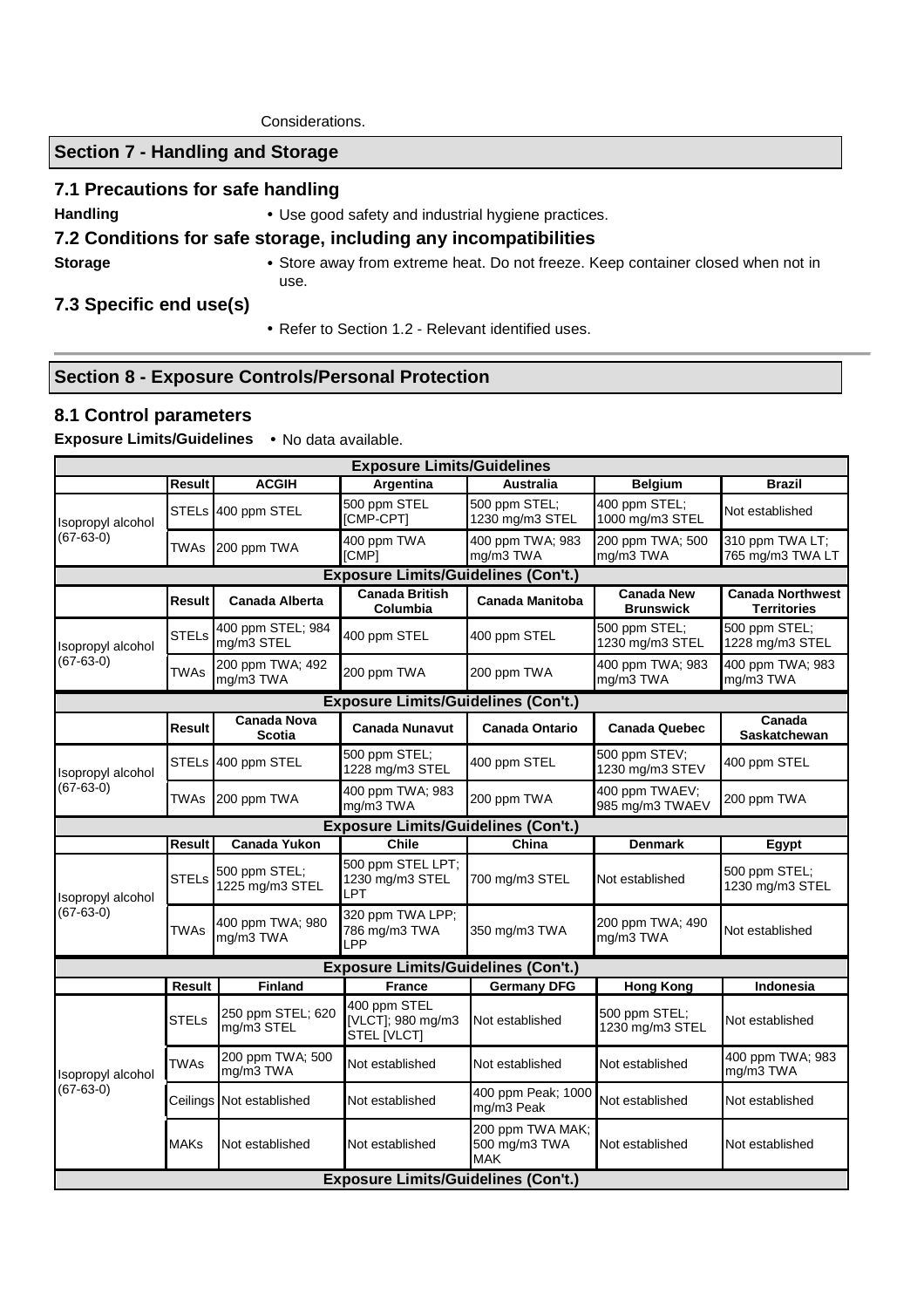|                                  | Result                                     | <b>Ireland</b>                               |           | Japan                                           | Korea                           |                                  | <b>Mexico</b>                                                                        |  | <b>New Zealand</b>                                                   |
|----------------------------------|--------------------------------------------|----------------------------------------------|-----------|-------------------------------------------------|---------------------------------|----------------------------------|--------------------------------------------------------------------------------------|--|----------------------------------------------------------------------|
|                                  |                                            | Ceilings Not established                     |           | 400 ppm Ceiling;<br>980 mg/m3 Ceiling           | Not established                 |                                  | Not established                                                                      |  | Not established                                                      |
| Isopropyl alcohol<br>$(67-63-0)$ | STELs                                      | 400 ppm STEL                                 |           | Not established                                 | 400 ppm STEL; 980<br>mg/m3 STEL |                                  | 500 ppm STEL<br>[LMPE-CT]; 1225<br>mg/m3 STEL<br>[LMPE-CT]                           |  | 500 ppm STEL;<br>1230 mg/m3 STEL                                     |
|                                  | TWAs                                       | 200 ppm TWA                                  |           | Not established                                 | 200 ppm TWA; 480<br>mg/m3 TWA   |                                  | 400 ppm TWA<br>LMPE-PPT; 980<br>mg/m3 TWA LMPE-<br><b>PPT</b>                        |  | 400 ppm TWA; 983<br>mg/m3 TWA                                        |
|                                  |                                            |                                              |           | <b>Exposure Limits/Guidelines (Con't.)</b>      |                                 |                                  |                                                                                      |  |                                                                      |
|                                  | <b>Result</b>                              | <b>NIOSH</b>                                 |           | Norway                                          | <b>OSHA</b>                     |                                  | <b>Philippines</b>                                                                   |  | Poland                                                               |
| Isopropyl alcohol                | <b>TWAs</b>                                | 400 ppm TWA; 980<br>mg/m3 TWA                | mg/m3 TWA | 100 ppm TWA; 245                                | 400 ppm TWA; 980<br>mg/m3 TWA   |                                  | 400 ppm TWA; 980<br>mg/m3 TWA                                                        |  | 900 mg/m3 TWA<br>[NDS]                                               |
| $(67-63-0)$                      | <b>STELs</b>                               | 500 ppm STEL;<br>1225 mg/m3 STEL             |           | Not established                                 |                                 | Not established                  | Not established                                                                      |  | 1200 mg/m3 STEL<br>[NDSCh]                                           |
|                                  | <b>Exposure Limits/Guidelines (Con't.)</b> |                                              |           |                                                 |                                 |                                  |                                                                                      |  |                                                                      |
|                                  | <b>Result</b>                              | Portugal                                     |           | <b>Russia</b><br>Singapore                      |                                 |                                  | <b>South Africa</b>                                                                  |  | <b>Spain</b>                                                         |
| Isopropyl alcohol<br>$(67-63-0)$ | <b>STELs</b>                               | 400 ppm STEL<br><b>VLE-CD</b>                |           | 50 mg/m3 STEL<br>(vapor)                        |                                 | 500 ppm STEL;<br>1230 mg/m3 STEL | 500 ppm STEL;<br>1225 mg/m3 STEL                                                     |  | 400 ppm STEL<br>[VLA-EC]; 1000<br>mg/m3 STEL [VLA-<br>$E\tilde{C}$ ] |
|                                  | <b>TWAs</b>                                | 200 ppm TWA<br>[VLE-MP]                      |           | 10 mg/m3 TWA<br>(vapor)                         | 400 ppm PEL; 983<br>mg/m3 PEL   |                                  | 400 ppm TWA; 960<br>mg/m3 TWA; 980<br>mg/m3 TWA<br>(regulated under<br>Propane-2-ol) |  | Not established                                                      |
|                                  | Biological<br>Limit<br>Values<br>(BLV)     | Not established                              |           | Not established                                 | Not established                 |                                  | Not established                                                                      |  | 40 mg/L urine end<br>of workweek<br>Acetone (1,F,I)                  |
|                                  |                                            |                                              |           | <b>Exposure Limits/Guidelines (Con't.)</b>      |                                 |                                  |                                                                                      |  |                                                                      |
|                                  | <b>Result</b>                              | Sweden                                       |           | Switzerland                                     |                                 |                                  | Taiwan                                                                               |  | Venezuela                                                            |
|                                  | MAKs                                       | Not established                              |           | 200 ppm TWA [MAK];<br>500 mg/m3 TWA [MAK]       | Not established                 |                                  |                                                                                      |  | Not established                                                      |
| Isopropyl alcohol<br>$(67-63-0)$ | <b>STELs</b>                               | 250 ppm STV; 600<br>mg/m3 STV                |           | 400 ppm STEL [KZW];<br>1000 mg/m3 STEL<br>[KZW] |                                 | Not established                  |                                                                                      |  | 500 ppm STEL [LEB                                                    |
|                                  |                                            | 150 ppm LLV; 350<br><b>TWAs</b><br>mg/m3 LLV |           | Not established                                 |                                 | 400 ppm TWA; 983<br>mg/m3 TWA    |                                                                                      |  | 400 ppm TWA [CAP                                                     |

#### **Exposure Control Notations**

**Switzerland**

▪Isopropyl alcohol (67-63-0): **Developmental Risk Groups:** (Developmental Risk Group C) **Singapore**

▪Isopropyl alcohol (67-63-0): **Odour Threshold - High:** (490 mg/m3) | **Odour Threshold - Low:** (8 mg/m3) | **Irritation:** (490 mg/m3) **South Africa**

▪Isopropyl alcohol (67-63-0): **Skin:** (Skin Notation)

**Brazil**

▪Isopropyl alcohol (67-63-0): **Skin:** (skin designation)

**Ireland**

▪Isopropyl alcohol (67-63-0): **Skin:** (Potential for cutaneous absorption)

### **Exposure Limits Supplemental**

#### **Switzerland**

▪Isopropyl alcohol (67-63-0): **Biological Limit Values:** (25 mg/L Medium: urine Time: end of shift Parameter: Acetone; 25 mg/L Medium: whole blood Time: end of shift Parameter: Acetone)

#### **Argentina**

▪Isopropyl alcohol (67-63-0): **BEIs:** (2 mg/g Creatinine urine Acetone)

#### **ACGIH**

▪Isopropyl alcohol (67-63-0): **BEIs:** (40 mg/L Medium: urine Time: end of shift at end of workweek Parameter: Acetone (background, nonspecific)) | **TLV Basis - Critical Effects:** (CNS impairment; eye and upper respiratory tract irritation)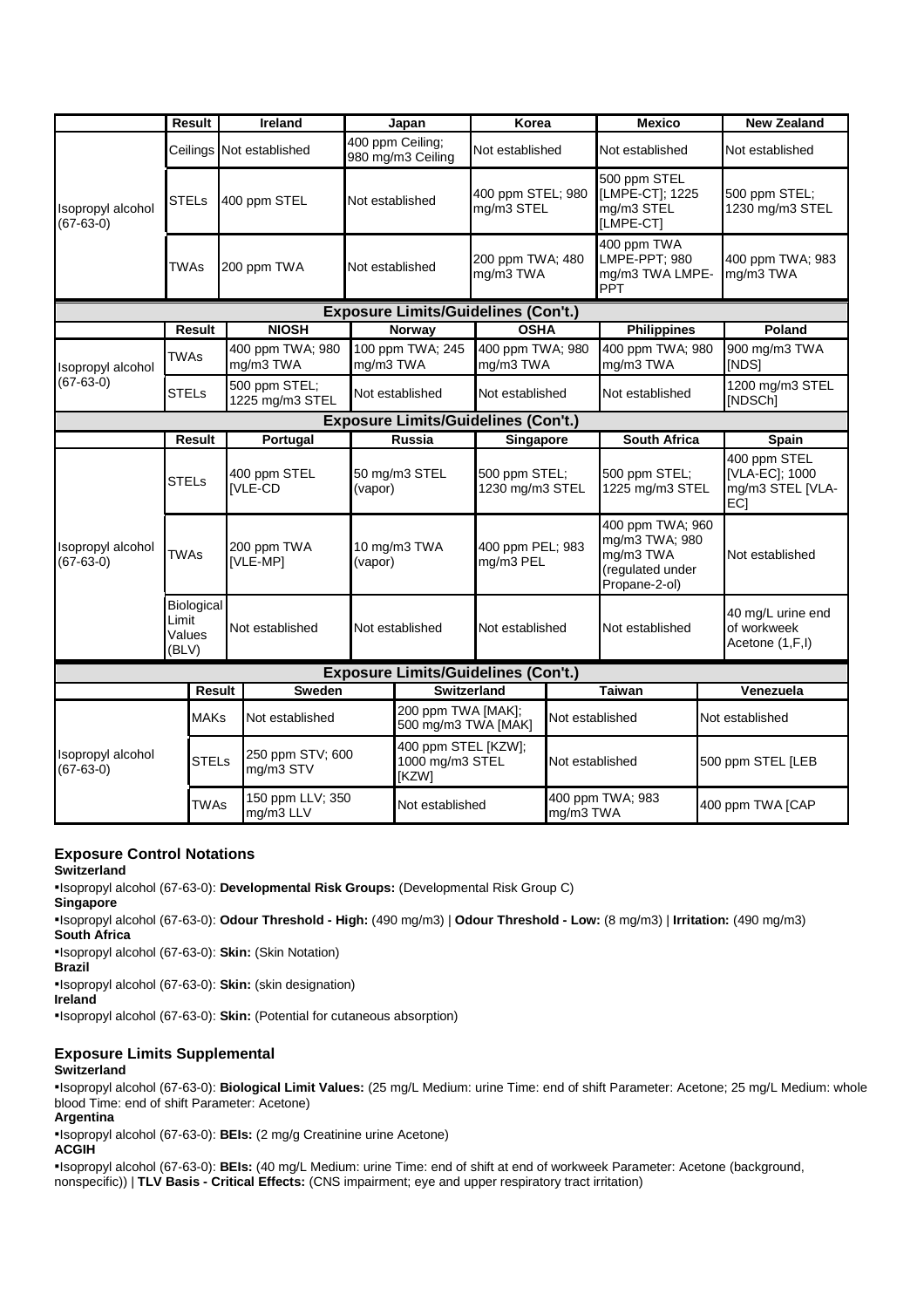#### **Germany TRGS**

▪Isopropyl alcohol (67-63-0): **BELs:** (50 mg/L Medium: whole blood Time: end of shift Parameter: Acetone; 50 mg/L Medium: urine Time: end of shift Parameter: Acetone)

#### **8.2 Exposure controls**

**Personal Protective Equipment** 

**Pictograms** •

**Respiratory** • Not required. **General Industrial Hygiene Considerations** 

**Engineering Measures/Controls** • Local exhaust is recommended but not required. Provide adequate ventilation as necessary.



- 
- **Eye/Face**  Wear protective eyewear (goggles, face shield, or safety glasses).
- **Hands**  Wear protective gloves rubber or neoprene.
- **Skin/Body** Wear protective clothing apron or other impervious body coverings.
	- Handle in accordance with good industrial hygiene and safety practice.
- 
- **Environmental Exposure Controls**  No data available.

# **Section 9 - Physical and Chemical Properties**

# **9.1 Information on Physical and Chemical Properties**

| <b>Physical Form</b>                                            | Liquid            | <b>Appearance/Description</b>                      | Viscous liquid                                                     |
|-----------------------------------------------------------------|-------------------|----------------------------------------------------|--------------------------------------------------------------------|
| <b>Color</b>                                                    | Red or blue       | Odor                                               | Isopropyl alcohol                                                  |
| <b>Taste</b>                                                    | Not relevant      | <b>Particulate Type</b>                            | Not relevant                                                       |
| <b>Particulate Size</b>                                         | Not relevant      | <b>Aerosol Type</b>                                | Not relevant                                                       |
| <b>Odor Threshold</b>                                           | Not relevant      | <b>Physical and Chemical</b><br><b>Properties</b>  | Not relevant                                                       |
| <b>General Properties</b>                                       |                   |                                                    |                                                                    |
| <b>Boiling Point</b>                                            | 100 C(212 F)      | <b>Melting Point</b>                               | No data available                                                  |
| <b>Decomposition Temperature</b>                                | Not relevant      | <b>Heat of Decomposition</b>                       | Not relevant                                                       |
| pH                                                              | No data available | <b>Specific Gravity/Relative</b><br><b>Density</b> | Not relevant                                                       |
| <b>Density</b>                                                  | 8.51 lbs/gal      | <b>Bulk Density</b>                                | Not relevant                                                       |
| <b>Water Solubility</b>                                         | Soluble           | <b>Solvent Solubility</b>                          | No data available                                                  |
| <b>Viscosity</b>                                                | No data available | <b>Explosive Properties</b>                        | None                                                               |
| <b>Oxidizing Properties:</b>                                    | None              |                                                    |                                                                    |
| <b>Volatility</b>                                               |                   |                                                    |                                                                    |
| <b>Vapor Pressure</b>                                           | No data available | <b>Vapor Density</b>                               | No data available                                                  |
| <b>Evaporation Rate</b>                                         | No data available | VOC (Wt.)                                          | 7%                                                                 |
| VOC (Vol.)                                                      | Not relevant      | <b>Volatiles (Wt.)</b>                             | 90 %                                                               |
| <b>Volatiles (Vol.)</b>                                         | Not relevant      |                                                    |                                                                    |
| Flammability                                                    |                   |                                                    |                                                                    |
| <b>Flash Point</b>                                              | No data available | <b>UEL</b>                                         | No data available                                                  |
| LEL                                                             | No data available | Autoignition                                       | Not relevant                                                       |
| Self-Accelerating<br><b>Decomposition Temperature</b><br>(SADT) | Not relevant      | Heat of Combustion (AHc)                           | Not relevant                                                       |
| <b>Burning Time</b>                                             | Not relevant      | <b>Flame Duration</b>                              | Not relevant                                                       |
| <b>Flame Height</b>                                             | Not relevant      | <b>Flame Extension</b>                             | Not relevant                                                       |
| <b>Ignition Distance</b>                                        | Not relevant      | Flammability (solid, gas)                          | Non-flammable in liquid form.<br>When dry, product will burn as an |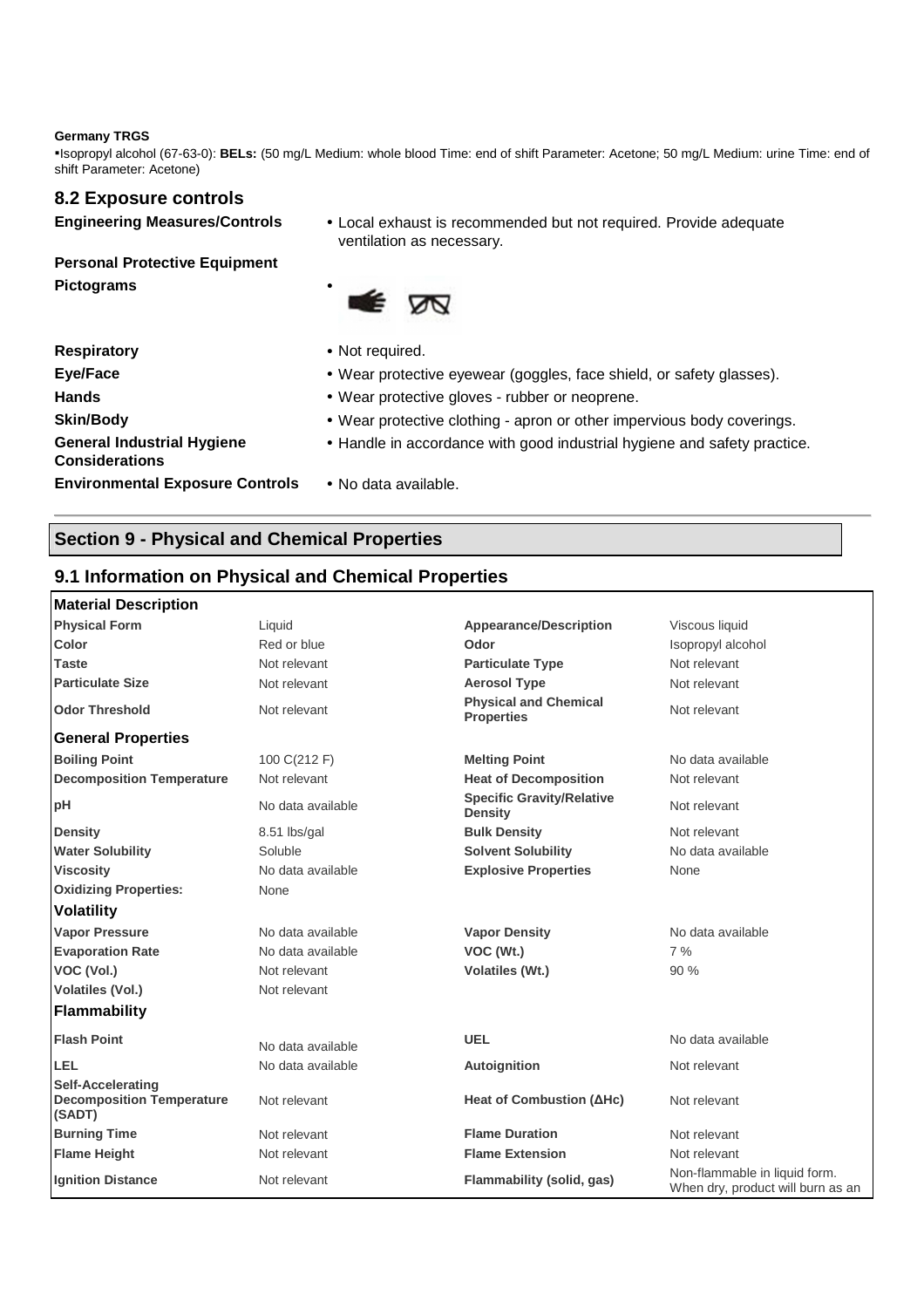|                   |                                               | ordinary combustible material. |
|-------------------|-----------------------------------------------|--------------------------------|
|                   |                                               |                                |
| No data available | <b>Octanol/Water Partition</b><br>coefficient | No data available              |
| No data available | <b>Bioaccumulation Factor</b>                 | No data available              |
| No data available | <b>Biochemical Oxygen Demand</b><br>BOD/BOD5  | No data available              |
| No data available | <b>Persistence</b>                            | Unknown                        |
| Unknown           |                                               |                                |
|                   |                                               |                                |

# **9.2 Other Information**

• No additional physical and chemical parameters noted.

# **Section 10: Stability and Reactivity**

#### **10.1 Reactivity**

• No dangerous reaction known under conditions of normal use.

#### **10.2 Chemical stability**

• Stable under normal temperatures and pressures.

#### **10.3 Possibility of hazardous reactions**

• Hazardous polymerization will not occur.

# **10.4 Conditions to avoid**

• Avoid freezing. Excess heat.

#### **10.5 Incompatible materials**

• No data available.

# **10.6 Hazardous decomposition products**

• No decomposition is expected under normal storage and use conditions. Hazardous decomposition products formed under fire conditions - carbon oxides (COx).

## **Section 11 - Toxicological Information**

### **11.1 Information on toxicological effects**

| <b>Component Name</b>         | <b>CAS</b> | Data                                                                                            |  |  |
|-------------------------------|------------|-------------------------------------------------------------------------------------------------|--|--|
| Isopropyl alcohol (7%)        | 67-63-0    | Acute Toxicity: orl-rat LD50:5000 mg/kg; ihl-rat LC50:16000 ppm/8H; skn-rbt<br>LD50:12800 mg/kg |  |  |
| <b>GHS Properties</b>         |            | Classification                                                                                  |  |  |
| Acute toxicity                |            | <b>EU/CLP•</b><br><b>UN GHS•</b>                                                                |  |  |
| Skin corrosion/Irritation     |            | <b>EU/CLP•</b><br>UN GHS <sup>.</sup>                                                           |  |  |
| Serious eye damage/Irritation |            | <b>EU/CLP</b> •Eye Irritation 2<br><b>UN GHS</b> <sup>•</sup> Eye Irritation 2A                 |  |  |
| Skin sensitization            |            | <b>EU/CLP•</b><br>UN GHS <sup>.</sup>                                                           |  |  |
| Respiratory sensitization     |            | <b>EU/CLP•</b><br>UN GHS <sup>.</sup>                                                           |  |  |
| <b>Aspiration Hazard</b>      |            | <b>EU/CLP•</b><br>UN GHS <sup>.</sup>                                                           |  |  |
| Carcinogenicity               |            | <b>EU/CLP</b> •<br>UN GHS <sup>.</sup>                                                          |  |  |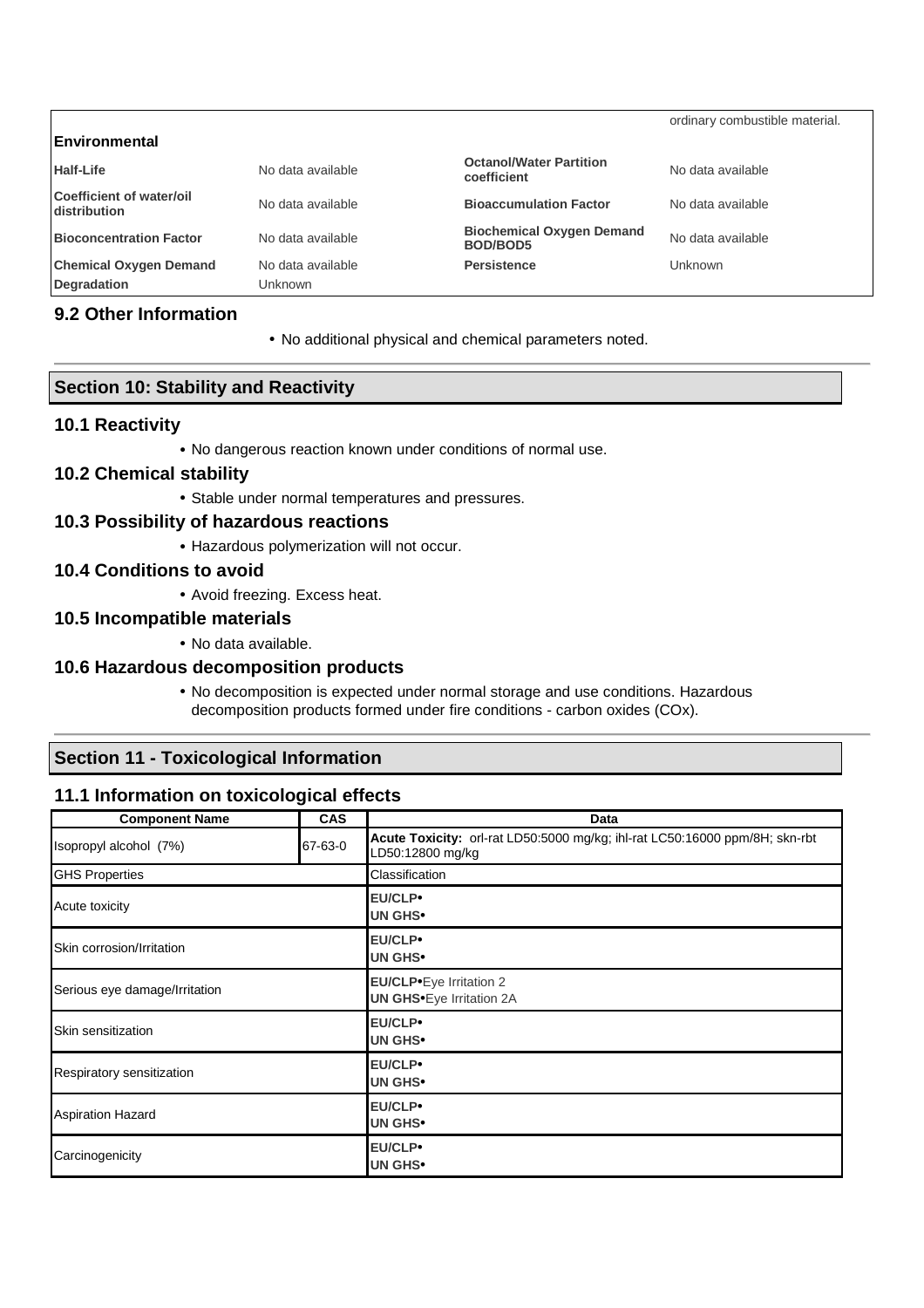| Germ Cell Mutagenicity    | <b>EU/CLP</b><br><b>UN GHS•</b>      |
|---------------------------|--------------------------------------|
| Toxicity for Reproduction | <b>EU/CLP</b><br><b>UN GHS•</b>      |
| STOT-SE                   | <b>EU/CLP</b><br>UN GHS <sup>.</sup> |
| STOT-RE                   | <b>EU/CLP</b><br><b>UN GHS•</b>      |

#### **Potential Health Effects Inhalation**

| Acute (Immediate)        | • May cause mild irritation. |
|--------------------------|------------------------------|
| <b>Chronic (Delayed)</b> | • No data available.         |
| Skin                     |                              |
| <b>Acute (Immediate)</b> | • May cause irritation.      |
| <b>Chronic (Delayed)</b> | • No data available.         |
| Eye                      |                              |
| <b>Acute (Immediate)</b> | • Causes eye irritation.     |
| <b>Chronic (Delayed)</b> | • No data available.         |
| Ingestion                |                              |
| Acute (Immediate)        | • No data available.         |
| <b>Chronic (Delayed)</b> | • No data available.         |

# **Section 12 - Ecological Information**

### **12.1 Toxicity**

|                                    |  | • No data available. |  |
|------------------------------------|--|----------------------|--|
| 12.2 Persistence and degradability |  |                      |  |

• No data available.

### **12.3 Bioaccumulative potential**

- No data available.
- **12.4 Mobility in Soil**
- No data available.

# **12.5 Results of PBT and vPvB assessment**

• No data available.

# **12.6 Other adverse effects**

### **Section 13 - Disposal Considerations**

#### **13.1 Waste treatment methods**

**Product waste** • Dispose of content and/or container in accordance with local, regional, national, and/or international regulations. **Packaging waste** • Dispose of content and/or container in accordance with local, regional, national, and/or international regulations.

### **13.2 Other Information**

• Dispose of wastes in an approved waste disposal facility.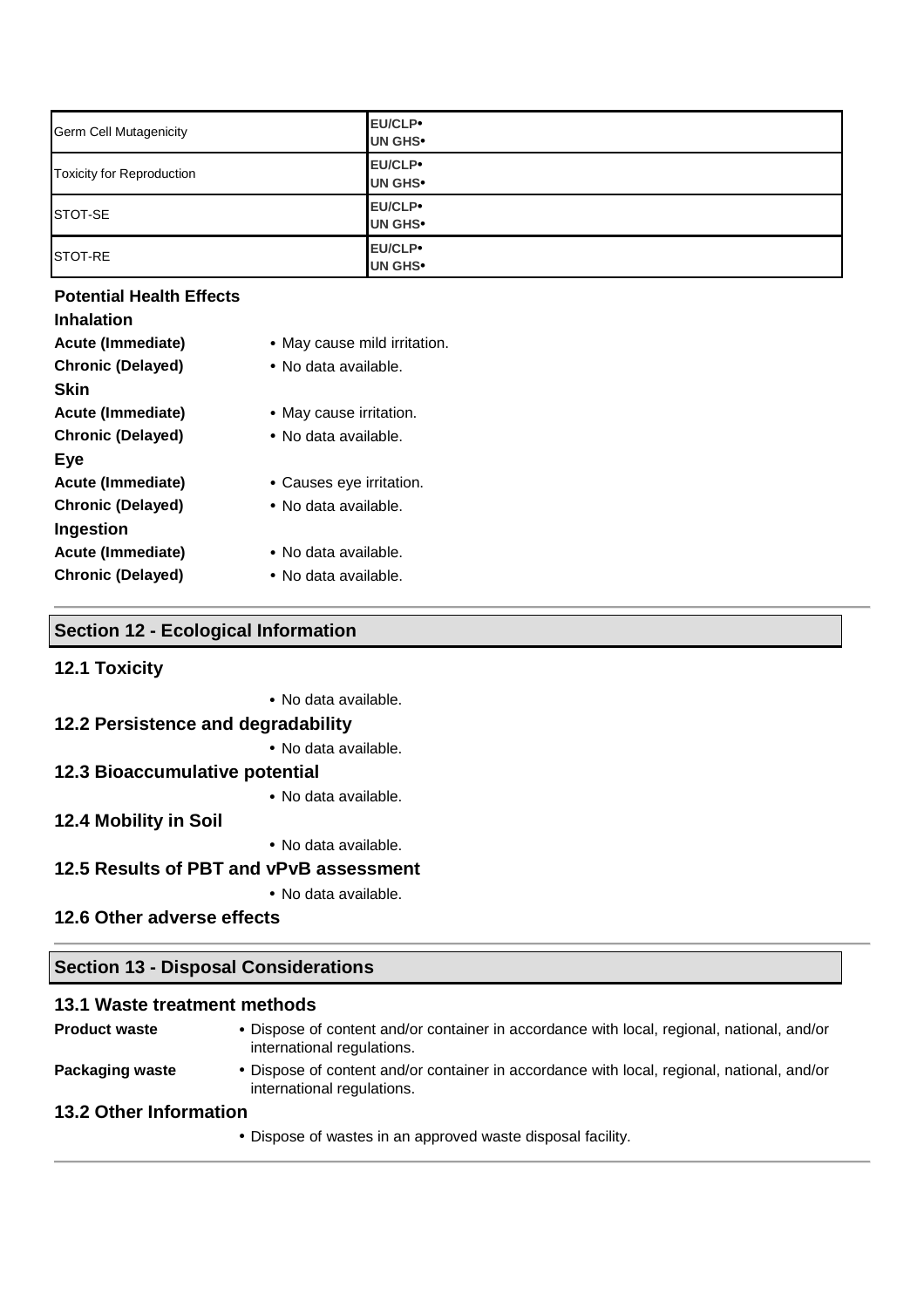# **Section 14 - Transport Information**

|                  | <b>14.1 UN</b><br>number | 14.2 UN proper<br>shipping name | 14.3 Transport hazard<br>class(es) | 14.4 Packing<br>group | <b>14.5 Environmental</b><br>hazards |  |
|------------------|--------------------------|---------------------------------|------------------------------------|-----------------------|--------------------------------------|--|
| <b>DOT</b>       | <b>NDA</b>               | <b>NDA</b>                      | <b>NDA</b>                         | <b>NDA</b>            | <b>NDA</b>                           |  |
| <b>TDG</b>       | <b>NDA</b>               | <b>NDA</b>                      | <b>NDA</b>                         | <b>NDA</b>            | <b>NDA</b>                           |  |
| <b>IMO/IMDG</b>  | <b>NDA</b>               | <b>NDA</b>                      | <b>NDA</b>                         | <b>NDA</b>            | <b>NDA</b>                           |  |
| <b>ADN</b>       | <b>NDA</b>               | <b>NDA</b>                      | <b>NDA</b>                         | <b>NDA</b>            | <b>NDA</b>                           |  |
| <b>ADR/RID</b>   | <b>NDA</b>               | <b>NDA</b>                      | <b>NDA</b>                         | <b>NDA</b>            | <b>NDA</b>                           |  |
| <b>IATA/ICAO</b> | <b>NDA</b>               | <b>NDA</b>                      | <b>NDA</b>                         | <b>NDA</b>            | <b>NDA</b>                           |  |

**14.6 Special precautions for user** • None specified.

**14.7 Transport in bulk according to Annex II of MARPOL 73/78 and the IBC Code** 

**14.8 Other information** 

• Not relevant.

**DOT** • DOT (US): Not dangerous goods.

**IMO/IMDG** • IMDG: Not dangerous goods.

**IATA/ICAO** • IATA: Not dangerous goods.

#### **Section 15 - Regulatory Information**

### **15.1 Safety, health and environmental regulations/legislation specific for the substance or mixture**

#### **SARA Hazard Classifications** • Acute

| <b>State Right To Know</b> |            |            |                       |  |                            |                    |                  |                          |     |                   |             |
|----------------------------|------------|------------|-----------------------|--|----------------------------|--------------------|------------------|--------------------------|-----|-------------------|-------------|
| Component                  | <b>CAS</b> |            | МA                    |  |                            |                    | <b>NJ</b>        |                          |     | <b>PA</b>         |             |
| Isopropyl alcohol          | 67-63-0    |            | Yes                   |  |                            | Yes                |                  |                          |     | Yes               |             |
| Inventory                  |            |            |                       |  |                            |                    |                  |                          |     |                   |             |
| Component                  | <b>CAS</b> |            | <b>Australia AICS</b> |  | China<br><b>Canada DSL</b> |                    | <b>EU EINECS</b> |                          |     | <b>Japan ENCS</b> |             |
| Isopropyl alcohol          | 67-63-0    |            | Yes<br>Yes            |  |                            |                    | Yes              |                          | Yes |                   | Yes         |
| <b>Inventory (Con't.)</b>  |            |            |                       |  |                            |                    |                  |                          |     |                   |             |
| Component                  |            | <b>CAS</b> | <b>Korea KECL</b>     |  |                            | <b>New Zealand</b> |                  | <b>Philippines PICCS</b> |     |                   | <b>TSCA</b> |
| Isopropyl alcohol          |            | 67-63-0    | <b>Yes</b>            |  |                            | Yes                | Yes              |                          | Yes |                   |             |

#### **Australia**

#### **Labor**

**Australia - High Volume Industrial Chemicals List**

●Isopropyl alcohol 67-63-0 7%

**Australia - List of Designated Hazardous Substances - Classification**  $\bullet$ Isopropyl alcohol 67-63-0 7% F, Xi R11, R36, R67

#### **Environment**

**Australia - Priority Existing Chemical Program**

●Isopropyl alcohol 67-63-0 7% Candidate chemical

#### **Canada**

#### **Labor**

**Canada - WHMIS - Classifications of Substances** ●Isopropyl alcohol 67-63-0 7% B2, D2B (including 70%)

**Canada - WHMIS - Ingredient Disclosure List**

●Isopropyl alcohol 67-63-0 7% 1 %

#### **Canada Alberta**

#### **Environment**

**Canada - Alberta - Ambient Air Quality Objectives**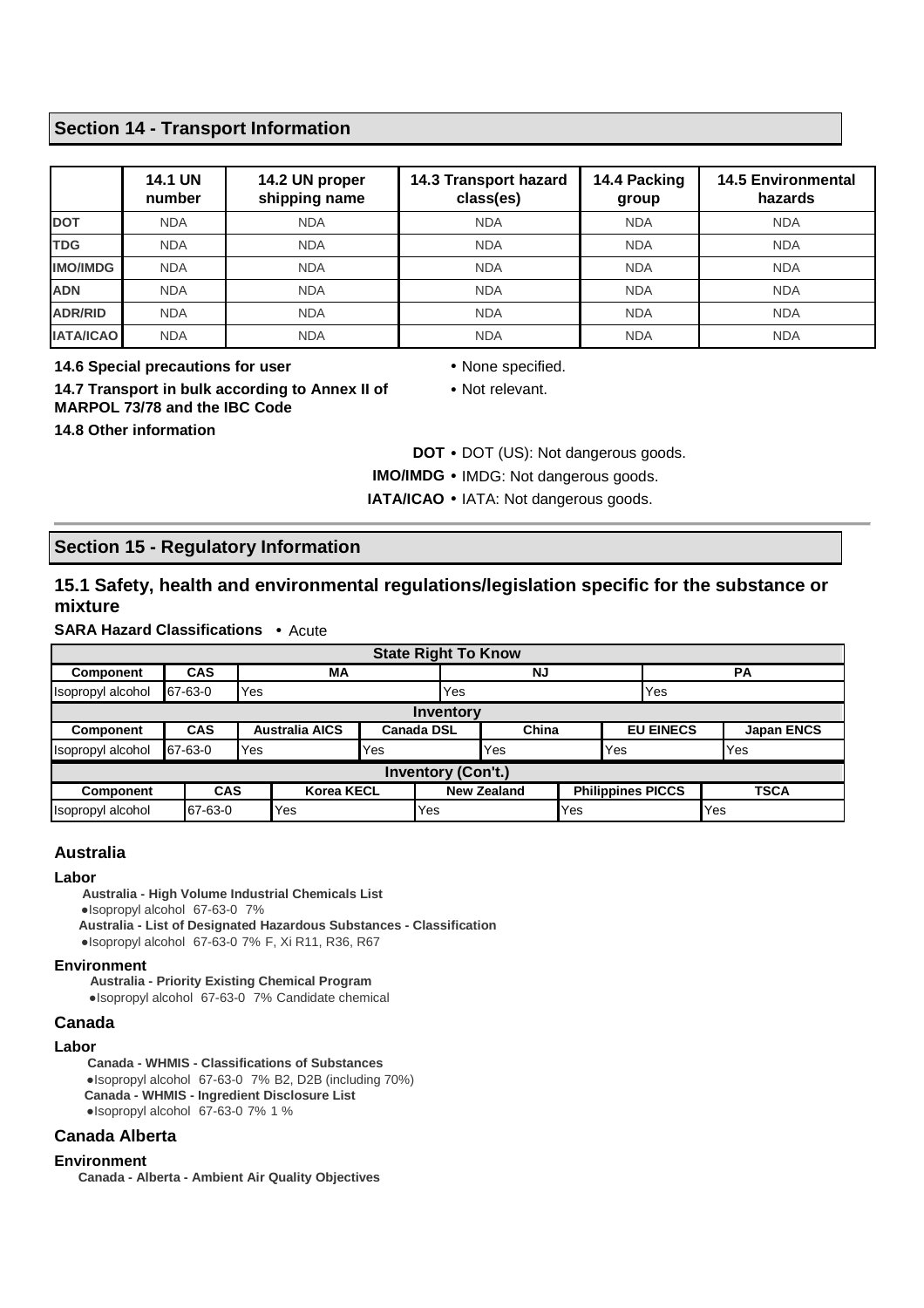●Isopropyl alcohol 67-63-0 7% 3190 ppbv 1 hour average; 7850 µg/m3 1 hour average

#### **China**

#### **Other**

**China - Dangerous Goods List**  $\bullet$ Isopropyl alcohol 67-63-0 7% UN1219 PG = II

#### **Europe**

#### **Other**

**EU - CLP (1272/2008) - Annex VI - Table 3.2 - Classification** ●Isopropyl alcohol 67-63-0 7% F; R11 Xi; R36 R67 **EU - CLP (1272/2008) - Annex VI - Table 3.2 - Labelling** ●Isopropyl alcohol 67-63-0 7% F Xi R:11-36-67 S:(2)-7-16-24/25-26 **EU - CLP (1272/2008) - Annex VI - Table 3.2 - Safety Phrases** ●Isopropyl alcohol 67-63-0 7% S:(2)-7-16-24/25-26

#### **Germany**

#### **Environment**

**Germany - Water Classification (VwVwS) - Annex 2 - Water Hazard Classes** ●Isopropyl alcohol 67-63-0 7% ID Number 135, hazard class 1 - low hazard to waters

#### **Hong Kong**

#### **Labor**

**Hong Kong - Dangerous Substances Regulations - Classification** ●Isopropyl alcohol 67-63-0 7% Flammable **Hong Kong - Dangerous Substances Regulations - Particular Risks** ●Isopropyl alcohol 67-63-0 7% R-11 **Hong Kong - Dangerous Substances Regulations - Safety Precautions** ●Isopropyl alcohol 67-63-0 7% S-6/8, S-13

#### **Other**

**Hong Kong - Dangerous Goods - Category 5 - Substances Giving Off Flammable Vapour** ●Isopropyl alcohol 67-63-0 7% Class 1, Division 2

#### **India**

#### **Environment**

**India - Hazardous Chemical Rules - List of Hazardous and Toxic Chemicals** ●Isopropyl alcohol 67-63-0 7%

#### **Japan**

#### **Labor**

**Japan - ISHL Dangerous Substances** ●Isopropyl alcohol 67-63-0 7% Flammable substance **Japan - ISHL Harmful Substances Requiring Workers to Subject to Medical Exams** ●Isopropyl alcohol 67-63-0 7% (when produced and handled indoors) **Japan - ISHL Harmful Substances Whose Names Are to be Indicated on the Label** ●Isopropyl alcohol 67-63-0 7% >1 % weight **Japan - ISHL Notifiable Substances** ●Isopropyl alcohol 67-63-0 7% >0.1 % weight [Table 9, 494] (listed under Propyl alcohol)

- **Japan - ISHL Prevention of Organic Solvent Poisoning**
- ●Isopropyl alcohol 67-63-0 7% Class 2

#### **Environment**

**Inventory - Japan - Industrial Safety and Health Law Substances (ISHL)** ●Isopropyl alcohol 67-63-0 7% 2-(8)-319

#### **Other**

**Japan - Chemical Substance Control Law (CSCL) - Examined Existing Chemical Substances** ●Isopropyl alcohol 67-63-0 7% Decomposable **Japan - Fire Service Law - Hazardous Materials** ●Isopropyl alcohol 67-63-0 7% Group 4 - Flammable liquids II (listed under Alcohols) **Japan - Japanese Pharmacopoeia Listing - Synthetics** ●Isopropyl alcohol 67-63-0 7% **Japan - ISHL Working Environment Evaluation Standards - Administrative Control Levels** ●Isopropyl alcohol 67-63-0 7% 200 ppm ACL

# **Mexico**

**Other**